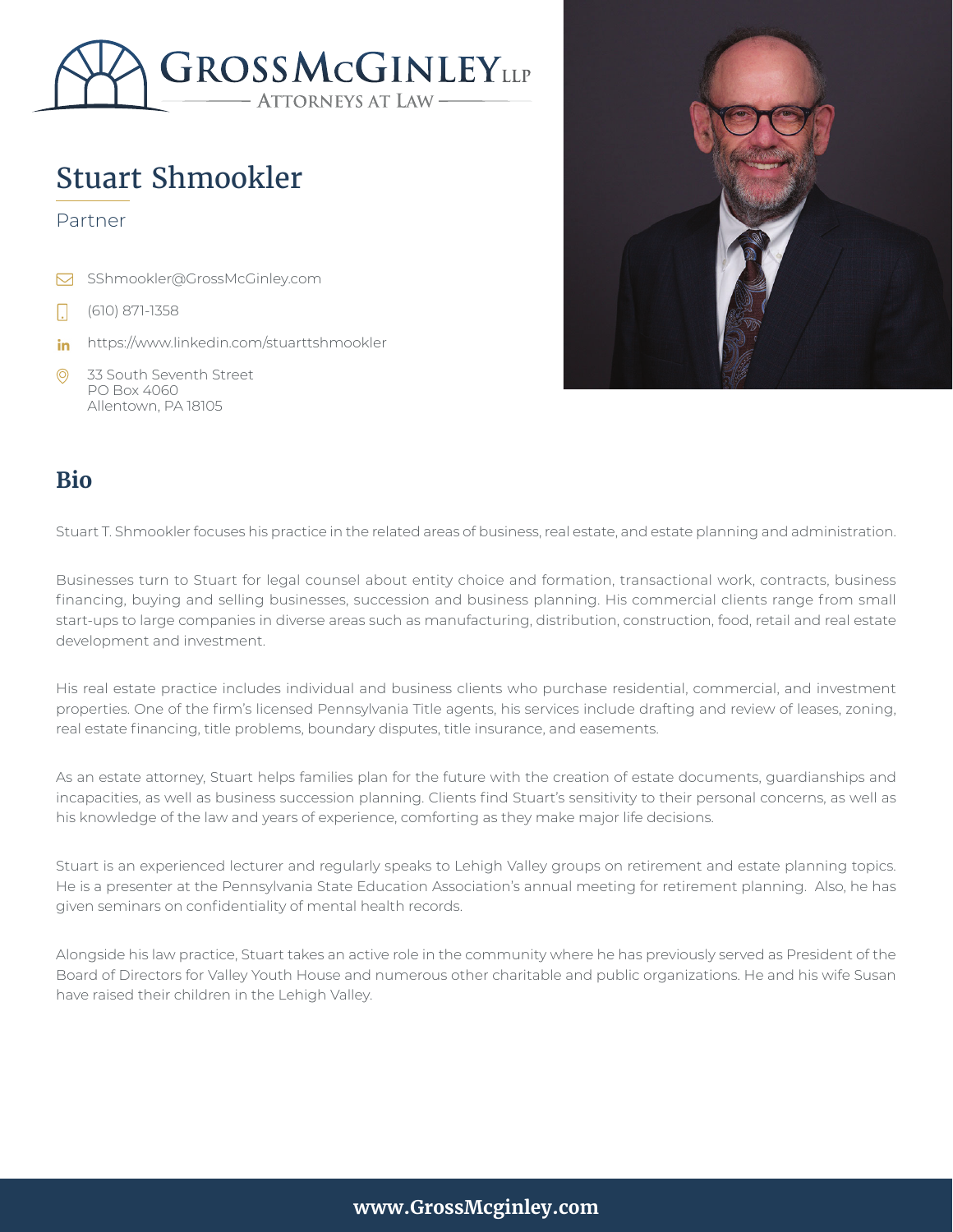# **Areas of Practice**

- **→** Business
	- Commercial Contracts
	- Corporate General Matters
	- Entity Formations
	- Purchase/Sale/Transfer of a Business
- **→** Estates
	- Elder Law Estate Administration Guardianship and Incapacitated Person Succession Planning Wills, Trusts, POA's

#### **→** Real Estate

Commercial & Industrial RE Transactions

- Deed/Title Issues Real Estate Loan Docs
- Residential Real Estate Transactions
- Zoning Matters
- Title Review
- Real Estate Easements

# **Education**

- **→** Temple University School of Law, J.D., 1974
- **→** Philadelphia University, B.S., 1969

# **Professional Associations**

- **→** Pennsylvania Bar Association
- **→** Bar Association of Lehigh County, Member and Chair of the Unauthorized Practice Committee; Member of the Fee Dispute Committee
- **→** Estate Planning Council of the Lehigh Valley
- **→** LeTip of the Lehigh Valley, Former Member

### **Community Involvement**

- **→** South Whitehall Township, Public Safety Commission, Member and Former Chairperson
- **→** Cedar Crest College, Past Lecturer of Business Law
- **→** Congregation Kenneseth Israel, Former Member, Board of Trustees; Former Executive Vice President
- **→** Valley Youth House, Former Member and Past President, Board of Directors
- **→** Alton Park Lions Club, Former Member
- **→** Turning Point of the Lehigh Valley, Former Member, Board of Directors
- **→** Temple Shirat Shalom, Founding Member and Former Member, Board of Directors

### **Presentations**

- **→** "Estate Planning for Retirees", PSEA Pre-Retirement Conference, 2010-2018
- **→** "Probate Gone Bad", Gross McGinley Seminar for Accountants, October 2016
- **→** "Do I Want to Be a Fiduciary? Risks vs. Rewards", Gross McGinley, October 2013
- **→** "Confidentiality of Mental Health Records" Lehigh County, Department of Human Services, 2008, 2009, and 2010

# **Publications**

- **→** "Protect Your Clients from Costly Litigation", Gross McGinley Wills, Trusts, and Estates Legal Update, 2013
- **→** "Elder Law: For The Young And Older" Hakol, 2012

#### **www.GrossMcginley.com**